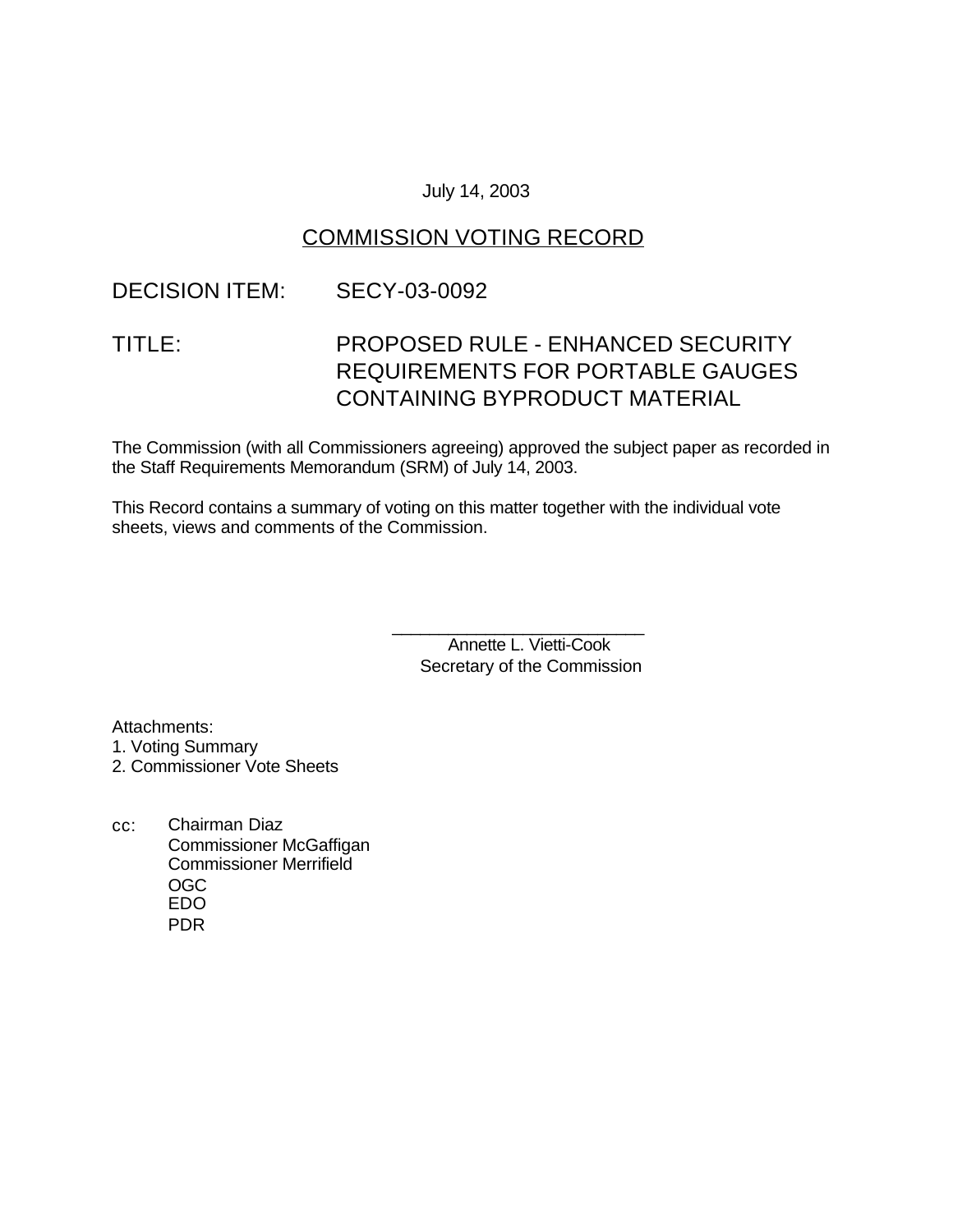## VOTING SUMMARY - SECY-03-0092

# RECORDED VOTES

|                    | <b>NOT</b><br>APRVD DISAPRVD ABSTAIN PARTICIP COMMENTS DATE |              |                            |
|--------------------|-------------------------------------------------------------|--------------|----------------------------|
| CHRM. DIAZ         | X                                                           |              | $X = \frac{7}{9} \times 3$ |
| COMR. McGAFFIGAN X |                                                             |              | $X = \frac{7}{7/03}$       |
| COMR. MERRIFIELD X |                                                             | $\mathsf{X}$ | 6/10/03                    |

### COMMENT RESOLUTION

In their vote sheets, all Commissioners approved the staff's recommendation and provided some additional comments. Subsequently, the comments of the Commission were incorporated into the guidance to staff as reflected in the SRM issued on July 14, 2003.